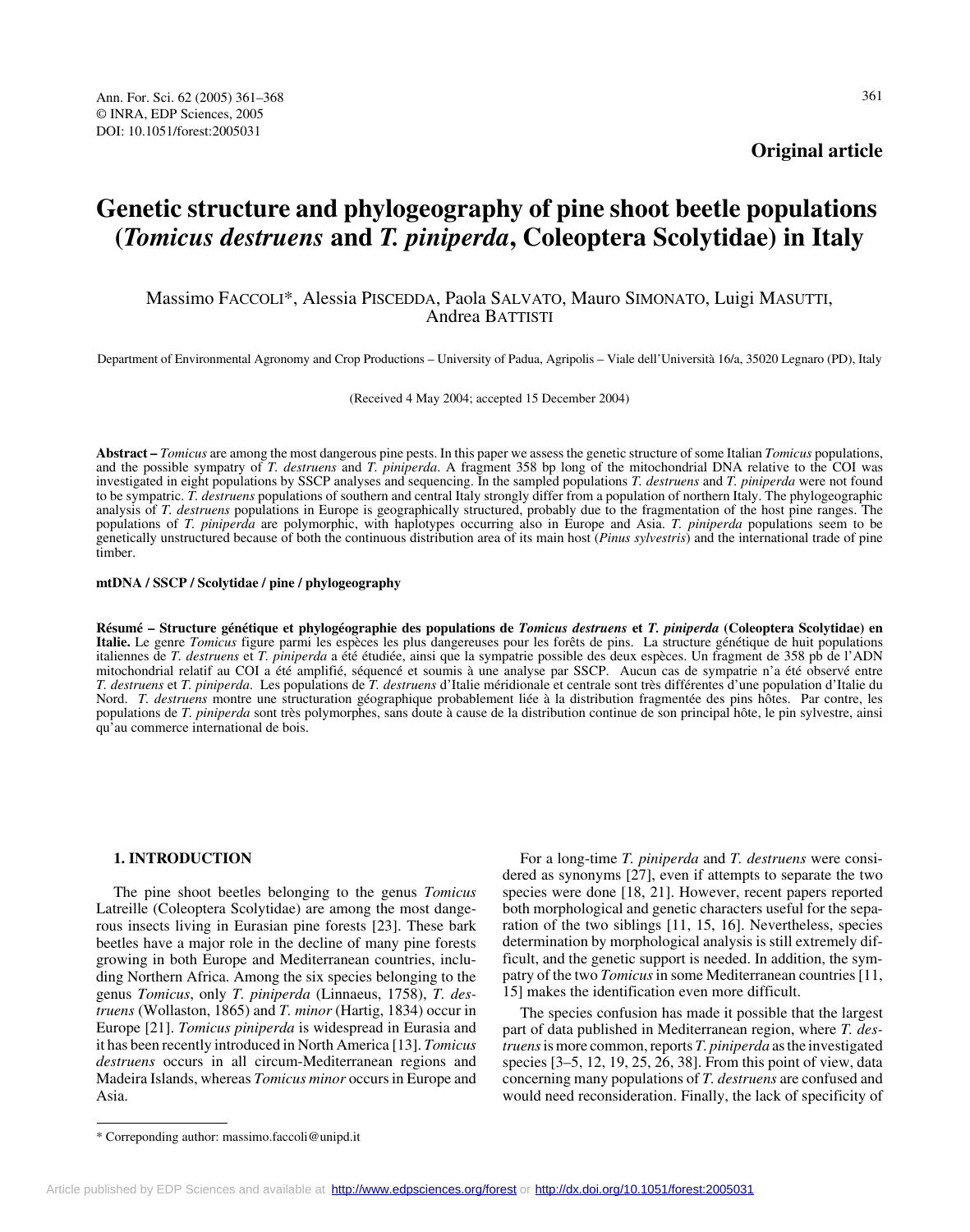

**Figure 1**. Sampling sites of Italian populations of *T. destruens* (ITA1-4) and locations of the populations used for the phylogeographic analysis. The natural range of the potential host pine species *P. pinea*, *P. pinaster*, *P. brutia* and *P. halepensis* (modified from Critchfield and Little [7]) is given in the background. The actual range is wider for the artificial spread of pine in plantations, as it is evident for the population ITA1. A three letters abbreviation corresponding to the country and a locality identification number indicates the sites where the populations were sampled.

*Tomicus* species for a host plant does not allow to use host species as a tool for insect identification, although *T. destruens* was found only on Mediterranean pines so far, whereas *T. piniperda* was collected from both continental (*Pinus sylvestris* and *P. nigra*) and Mediterranean pines (*P. pinaster*) [11, 15].

Recently, Ritzerow et al. [24] have used a phylogeographic approach to the analysis of mtDNA genetic data from several Eurasian populations of *T. piniperda*. The study suggests that only very long distances or important geographic barriers, like the Pyrenees, are relevant to the separation of the populations and the consequent differentiation of haplotypes. In this respect, comparative phylogeography permits the investigation of biogeographic questions on spatial and temporal scales that are smaller than those typically addressed with other approaches [2]. Moreover, the phylogeography is useful in elucidating contemporary patterns of evolutionary subdivision within species and species complexes, providing novel insights into the understanding of biotic diversification [1].

In this paper, we want to use this approach to study evolutionary history and the origin of Italian populations of *T. destruens* and *T. piniperda*, by genetic markers of mtDNA. The central geographic position of Italy in the Mediterranean could be important for understanding the genetic structure of *Tomicus* populations occurring in southern Europe. For example, during the last glaciation Italian pine forests could have been a refuge area for *Tomicus* populations, as suggested for other bark beetle species [31]. In addition, we want to test the possible sympatry of *T. destruens* and *T. piniperda* in Italian transition areas between continental and Mediterranean pine forests.

#### **2. MATERIALS AND METHODS**

#### **2.1. Sample collection and DNA isolation**

Adults of *Tomicus* were collected from eight different populations living in pine forests growing in Italy (Fig. 1 and Tab. I). The insects were collected from recently infested pine logs, and firstly identified by morphological characters [21]. The genomic DNA was extracted following a salting out protocol [20].

#### **2.2. Mitochondrial DNA analysis**

A fragment of about 490 bp of the Cytochrome Oxidase I (COI) was amplified using the lepidopteran mitochondrial primers C1J2441 [29] for both the *Tomicus* species, and C1N2934, and C1N2937 for *T. destruens* and *T. piniperda*, respectively [16]. Once sequenced, the COI fragments were used to design a *Tomicus* specific primer TMC2 (5'-ATTGATGAAATAATATTTCATATAAAATATGC-3').

The SSCP analysis was performed on a COI fragment 358 bp long, which was amplified using the primers C1J2441 and TMC2. Template DNA  $(4 \mu L)$  were used in 12.5  $\mu L$  of PCR reaction mix, containing 0.5 U of Taq DNA polymerase (Promega®), 1× reaction buffer, 1.5 mM  $MgCl<sub>2</sub>$ , 0.2 mM of each dNTP's and 0.5 µM of each primer. The target region was amplified by 37 cycles of PCR on a Perkin Elmer DNA Thermal Cycler 9600®. Following a pre-denaturation step of 3 min at 94 °C, the thermal profile included denaturation for 1 min at 94 °C, annealing for 1 min at 50 °C, and extension for 1 min at 72 °C. A final elongation step (5 min at 72 °C) was also performed. Then, 3 µL of the PCR reaction were heat denatured and electrophoresed through a 11% polyacrylamide gel (29:1 acrylamide:bisacrylamide). The runs were performed at 10 °C for 10 000 V/h in a 23 cm long vertical apparatus. The samples were classified into distinct mobility classes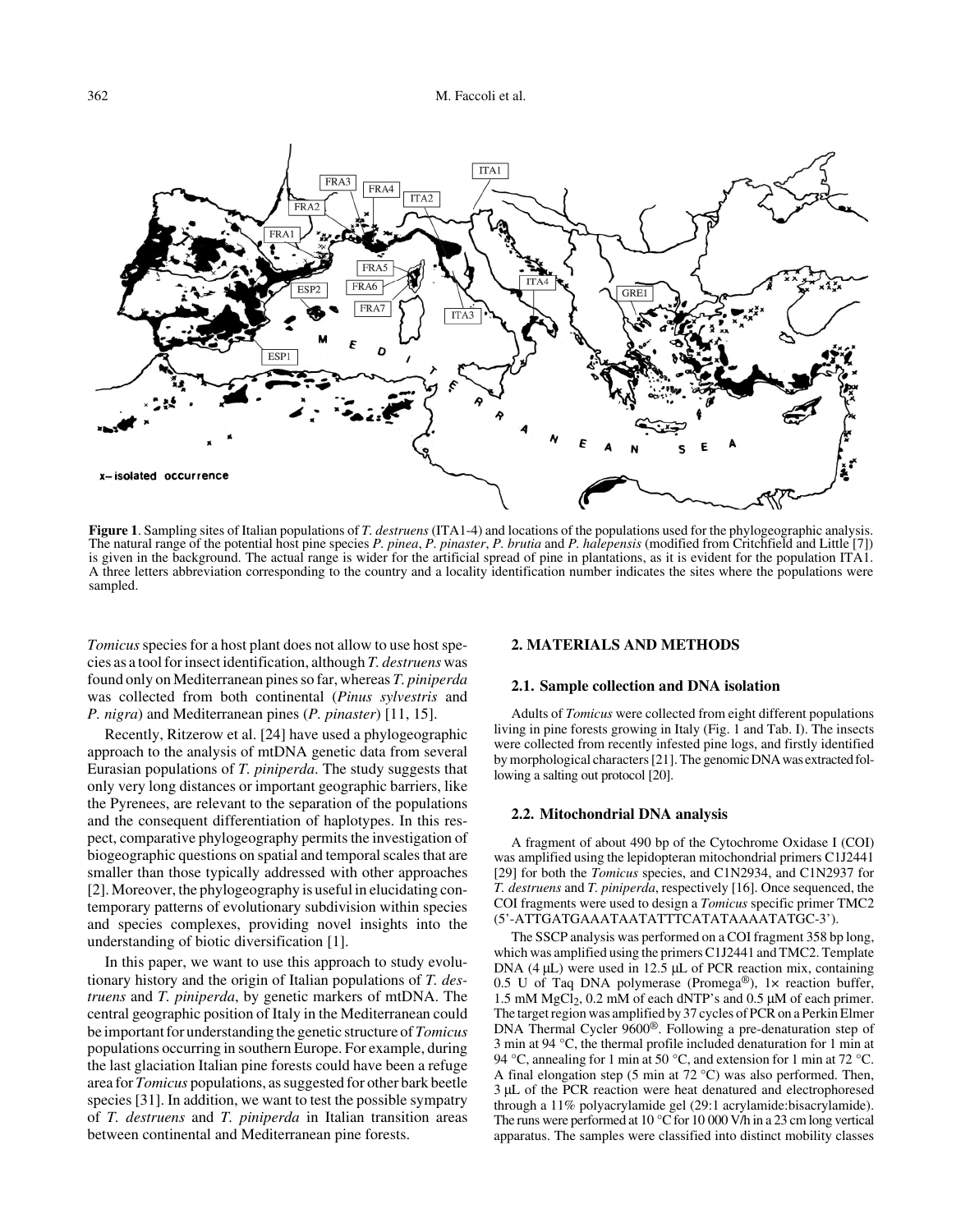| <b>Species</b> | $\boldsymbol{N}$<br>Code |    | Locality             | Lat. N           | Long. E          | Altitude<br>m a.s.l. | Host pine | Date    |  |
|----------------|--------------------------|----|----------------------|------------------|------------------|----------------------|-----------|---------|--|
|                | ITA <sub>1</sub>         | 19 | Valle Vecchia (VE)   | $45^{\circ} 54'$ | $12^{\circ} 36'$ | 3                    | P.P.      | 03/2001 |  |
|                | ITA <sub>2</sub>         | 17 | Poggio Valicaia (FI) | $43^{\circ} 34'$ | $11^{\circ} 13'$ | 370                  | P.P.      | 04/2002 |  |
| T. destruens   | ITA <sub>3</sub>         | 18 | Alberese (GR)        | $42^{\circ} 40'$ | $11^{\circ} 06'$ | 42                   | P.D.      | 03/2002 |  |
|                | ITA4                     | 16 | Ginosa (TA)          | $40^{\circ} 34'$ | $16^{\circ} 45'$ | 240                  | P.H.      | 03/2002 |  |
|                | ITA <sub>5</sub>         | 20 | Villasantina (UD)    | $46^{\circ} 25'$ | $12^{\circ} 55'$ | 363                  | P.S.      | 04/2001 |  |
|                | ITA6                     | 16 | Passo del Bocco (GE) | $44^{\circ} 20'$ | $9^{\circ}$ 23'  | 956                  | P.N.      | 04/2002 |  |
| T. piniperda   | ITA7                     | 12 | Rocciamelone (TO)    | $45^{\circ} 10'$ | $7^\circ 08'$    | 1600                 | P.S.      | 05/2002 |  |
|                | ITA <sub>8</sub>         | 20 | Sonico (BS)          | $46^{\circ} 11'$ | $10^{\circ} 23'$ | 1010                 | P.S.      | 11/2002 |  |

**Table I.** Characteristics of the *Tomicus* populations sampled in Italy. *N*: number of insects collected in each population; Host pine: P.P.: *Pinus pinaster*, P.D.: *Pinus pinea*, P.H.: *Pinus halepensis*, P.N.: *Pinus nigra*, P.S.: *Pinus sylvestris*.

(haplotypes) according to their SSCP pattern. In addition, as two mobility classes were difficult to distinguish, the attribution of individuals to each class was confirmed by digesting the amplified DNA with the restriction enzyme *Bst*1107I, which cuts at a diagnostic site, followed by an agarose gel electrophoresis.

All the rare haplotypes and a random sample of the more frequent mobility classes, for a total of 40 individuals (16 of *T. destruens*, 24 of *T. piniperda*), were sequenced. The PCR products were then purified using a pre-sequencing kit (Amersham-Pharmacia Biotech®). Finally, purified DNA was sequenced using a BygDye Terminators 3.0 Cycle Sequencing kit (Applied Biosystems®) and it was run in an ABIPRISM 3700 DNA Analyser (Applied Biosystem®).

#### **2.3. Analysis of the genetic data**

The genetic sequences of each specimen were aligned using the Clustal $X^{\textcircled{\tiny{\text{B}}}}$  program [37] and then analysed by MEGA 2.1<sup>\terroroup.</sup> also investigated genetic variation within single populations of the two species. The degree of polymorphism of each population was determined using the program Arlequin 2.0<sup>®</sup> [28], and expressed as haplotype (h) and nucleotide diversity  $(\pi)$ . The sequences were aligned with those of *T. destruens* and *T. piniperda* available in GenBank.

In order to evaluate the neutrality and mutation/drift equilibrium of the investigated sequences, i.e. the degree of homogeneity of the population, we also tested the distance from the neutrality expectations using both Tajima (*D* value) [32] and Ewens-Watterson tests (*F* value) [10, 39], as implemented in Arlequin 2.0®. For mt DNA, high values of *F* and negative values of *D* indicate the occurrence of few common haplotypes [6]; low *F* values and positive *D* values may be expected in the presence of subdivided populations or migration [30]. The haplotype networks for the COI data was constructed using the software TCS 1.18. The TCS program creates a haplotype network using Statistical Parsimony [34], which outputs the 95% plausible set of most parsimonious linkages among haplotypes. Ambiguous linkages are depicted by "loops" in the haplotype network.

To have a comparison in a wider phylogeographic context, the *T. destruens* sequences were compared with those deposited in Gen-Bank. Because the COI region sequenced in our analysis was not the same of those deposited in GenBank, the alignment was reduced to 185 bp*.* Differently, the whole Italian sequences of 358 bp of *T. piniperda* were compared with the corresponding part of those reported by Ritzerow et al. [24].

The haplotype network was then nested into a series of clades following Templeton et al. [33] and Templeton and Sing [35] and used for nested clade analysis using the GeoDis 2.0 program [22]. Nested clade analysis provides an objective statistical framework for discriminating among historical (e.g., range expansion and fragmentation) and recurrent (e.g., gene flow and drift) processes that may explain the observed distribution of genetic variation. The geographical data were quantified as *Dc* (geographical spread of a particular clade) and *Dn* (distribution of a given clade relative to the sister clades). This analysis tested the association of clades with geographical locations, the significance of the distances *Dc* and *Dn*, as well as the contrasts between interior-tip subgroups. The statistical significance of these measures was determined using random permutation tests, which simulate the null hypothesis of a random geographical distribution for all clades within a nesting category, given the marginal clade frequencies and sample sizes per locality. The interpretation of the observed distances was carried out using the revised inference key by Templeton [36] (accessible at: http://InBio.byu.edu/Faculty/kac/crandall\_lab/geodis.htm).

### **3. RESULTS**

The morphological and genetic analysis of the eight Italian populations allowed to attribute all the individuals within a population to one of the two species, excluding the sympatric occurrence of the two *Tomicus* in the study sites (Tab. I). The investigated populations showed a polymorphism associated to several classes of mobility, i.e. haplotypes. The SSCP analyses carried out on 159 specimens clearly distinguished seven haplotypes for *T. destruens* and eleven for *T. piniperda* (Tab. II). The sequencing of all the variants confirmed the presence of at least one nucleotide substitution from one to another. Moreover, the sequence analysis of five (*T. destruens*) and eight (*T. piniperda*) individuals sharing the same haplotype in different populations confirmed the accuracy of the SSCP method. The sequence of each different haplotype has been deposited in GenBank under accession numbers AY796318 - AY796332. The analysed fragment of COI (358 bp) revealed seven (7 transitions and 1 transversion) and thirteen variable sites (13 transitions and no transversion) for *T. destruens* and *T. piniperda*, respectively (Tab. III). For both species all the mutations were synonymous.

The number of private haplotypes was 3 in *T. destruens* (A, C, G) and 6 in *T. piniperda* (4, 5, 6, 8, 10, 11) (Tab. II).

Haplotype diversity  $(h)$  and nucleotide diversity  $(\pi)$  for each population are showed in Table IV.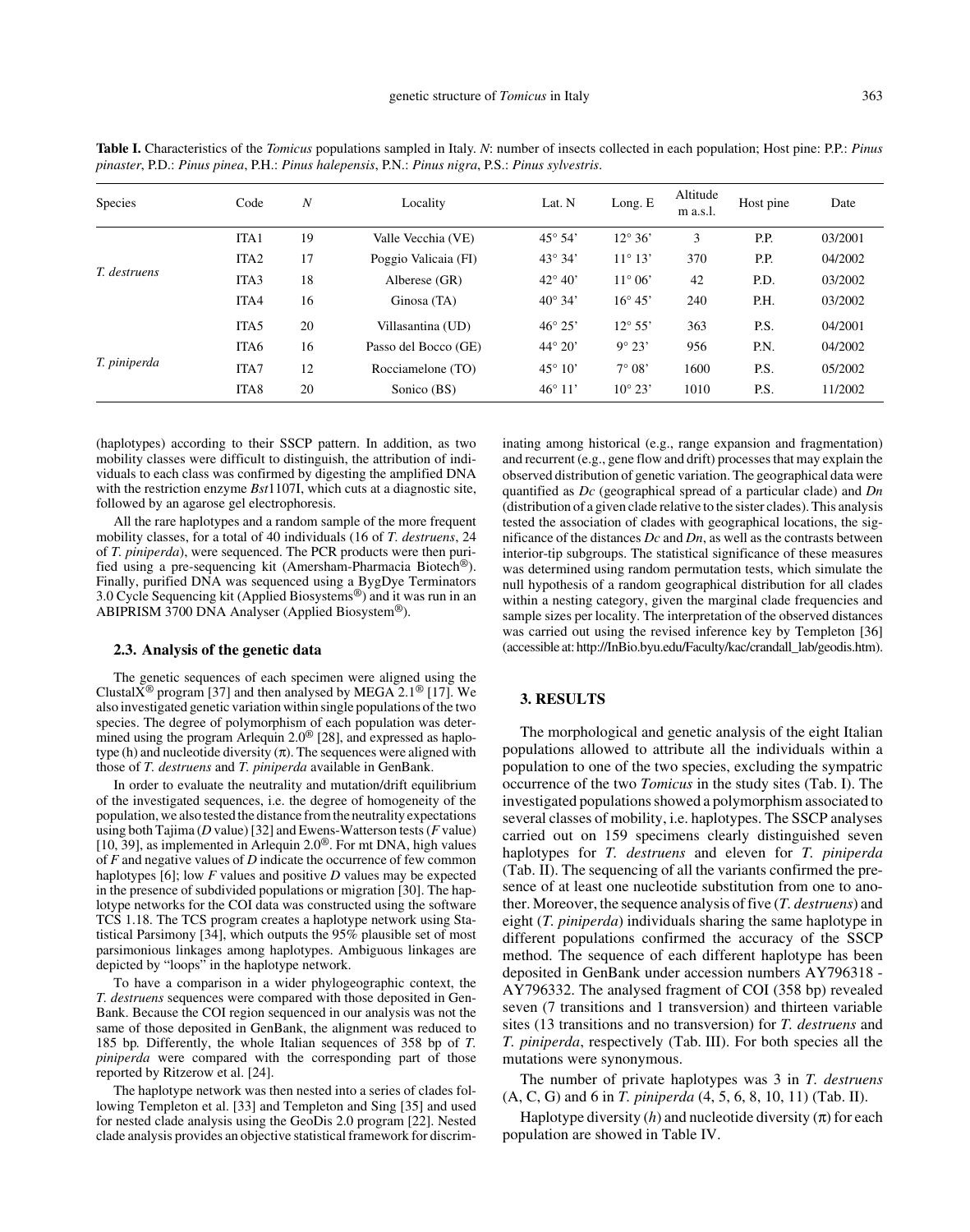## 364 M. Faccoli et al.

| Species      | Population       | N  |          |                |                          |             |          | Haplotypes     |                |          |            |                |                   |
|--------------|------------------|----|----------|----------------|--------------------------|-------------|----------|----------------|----------------|----------|------------|----------------|-------------------|
|              |                  |    | А        |                | $\, {\bf B}$             | $\mathbf C$ |          | D              | E              |          | $_{\rm F}$ |                | G                 |
|              |                  |    | AY796318 |                | AY796319                 | AY796320    |          | AY796321       | AY796322       |          | AY796323   |                | AY796324          |
| T. destruens | ITA1             | 19 | 12       |                | 6                        |             |          |                |                |          |            |                |                   |
|              | ITA <sub>2</sub> | 17 | $\equiv$ |                | 13                       |             |          |                |                |          |            |                |                   |
|              | 18<br>ITA3       |    | -        |                | 14                       |             |          | $\overline{c}$ |                |          |            |                |                   |
|              | ITA4             | 16 |          |                | 10                       |             |          |                |                |          | 4          |                | 2                 |
|              |                  |    |          | $\overline{2}$ | 3                        | 4           | 5        | 6              | $\overline{7}$ | 8        | 9          | 10             | 11                |
|              |                  |    |          |                | AY796325                 | AY796326    | AY796327 | AY796328       | AY796329       | AY796330 |            |                | AY796331 AY796332 |
| T. piniperda | ITA5             | 20 | 18       |                |                          |             |          |                |                |          |            |                |                   |
|              | ITA6             | 16 | 9        | 6              | $\overline{\phantom{0}}$ |             |          |                |                |          |            |                |                   |
|              | ITA7             | 12 | 6        |                |                          | -           |          |                |                |          |            | $\overline{2}$ |                   |
|              | ITA8             | 20 | 10       |                |                          | 3           |          | $\overline{4}$ |                |          |            |                |                   |

**Table II.** Mitochondrial haplotypes found in *Tomicus destruens* and *Tomicus piniperda* collected from different pine stands. *N*: total specimens per population.

**Table III.** Variable nucleotide sites in the 7 haplotypes of *T. destruens* and 11 haplotypes of *T. piniperda* defined on the basis of 358 bp of the mitochondrial DNA Cytochrome Oxidase I. The numbers indicate variable positions corresponding to positions of haplotype B for *T. destruens* and haplotype 1 for *T. piniperda.*

|                  | T. destruens<br>Position |   |     |                      |                      |         |             | T. piniperda            |              |               |           |               |     |              |               |     |               |              |     |              |         |
|------------------|--------------------------|---|-----|----------------------|----------------------|---------|-------------|-------------------------|--------------|---------------|-----------|---------------|-----|--------------|---------------|-----|---------------|--------------|-----|--------------|---------|
|                  |                          |   |     |                      |                      |         |             | Position                |              |               |           |               |     |              |               |     |               |              |     |              |         |
| Haplotype 85 175 |                          |   | 217 | 250                  | 328                  | 340     | 349         | Haplotype               |              |               | 28 46 111 | 150           | 175 | 181          | 223           | 229 | 250           | 320          | 331 |              | 351 354 |
| B                | $\mathcal{C}$            | A | G   | $\mathcal{C}$        | $\mathcal{C}$        | А       | $\mathbf C$ | 1                       | T            | T             | G         | $\mathcal{C}$ | A   | T            | $\mathcal{C}$ | A   | $\mathcal{C}$ | T            | G   | T            | C       |
| G                |                          |   |     | T                    | $\ddot{\phantom{a}}$ | $\cdot$ |             | 9                       |              |               |           |               |     |              | $\cdot$       |     | T             |              |     |              |         |
| D                |                          |   | A   | $\ddot{\phantom{a}}$ | $\cdot$              |         | ٠           | 2                       |              |               |           |               |     | $\mathsf{C}$ |               |     |               |              |     |              |         |
| E                |                          |   | T   | $\cdot$              | $\bullet$            | $\cdot$ |             | 3                       |              |               |           |               |     |              |               |     |               | C            |     |              |         |
| F                | $\bullet$                |   |     |                      | Т                    | $\cdot$ |             | 5                       | C            |               |           | $\cdot$       | G   | $\bullet$    |               |     |               | $\mathsf{C}$ |     |              |         |
| $\mathbf C$      | $\ddot{\phantom{a}}$     | G |     |                      | $\bullet$            |         | Т           | 7                       | $\mathsf{C}$ |               | A         | T             | G   |              |               |     |               | C            |     |              |         |
| $\mathbf A$      | T                        |   |     |                      | T                    | G       | T           | 11                      |              |               |           |               | G   | $\bullet$    | $\bullet$     |     |               | C            |     |              |         |
|                  |                          |   |     |                      |                      |         |             | 8                       |              |               |           |               | G   | $\epsilon$   | T             | G   |               | $\mathsf{C}$ |     |              |         |
|                  |                          |   |     |                      |                      |         |             | 6                       |              | $\mathcal{C}$ |           |               | G   | $\epsilon$   |               |     |               | $\mathsf{C}$ | A   | $\mathsf{C}$ | $\cdot$ |
|                  |                          |   |     |                      |                      |         |             | $\overline{\mathbf{4}}$ |              |               |           |               |     |              |               |     |               | $\mathsf{C}$ | A   |              |         |
|                  |                          |   |     |                      |                      |         |             | 10                      | $\bullet$    |               |           |               |     |              |               | ٠   | $\cdot$       | $\mathsf{C}$ | A   | $\bullet$    | T       |

Table IV. Haplotype and nucleotide diversity with result of the Tajima and Ewens-Watterson neutrality tests on the analysed COI segment in *Tomicus* Italian population.  $F_{obs} - F_{exp}$  is the difference between the observed and expected homozygosity (\*  $P < 0.05$ , \*\*  $P < 0.01$ ).

| Populations  |                  | Haplotype diversity $(h)$ | Nucleotide diversity $(\pi)$  | Tajima's<br>D statistic | $F_{\rm obs} - F_{\rm exp}$ |
|--------------|------------------|---------------------------|-------------------------------|-------------------------|-----------------------------|
| T. destruens | ITA <sub>1</sub> | $0.5263 \ (\pm 0.0887)$   | $0.005449 \ (\pm 0.003609)$   | $2.02065*$              | $-0.05421$                  |
|              | ITA <sub>2</sub> | $0.4265 (\pm 0.1468)$     | $0.001630 (\pm 0.001542)$     | $-1.55781*$             | $0.25791**$                 |
|              | ITA <sub>3</sub> | $0.3987 \ (\pm 0.1379)$   | $0.001172 \ (\pm 0.001250)$   | $-0.68482$              | $0.1927*$                   |
|              | ITA4             | $0.5667 \ (\pm 0.1090)$   | $0.001775 (\pm 0.001636)$     | 0.12996                 | $-0.07042$                  |
| T. piniperda | ITA <sub>5</sub> | $0.1947 \ (\pm 0.1145)$   | $0.000560$ ( $\pm 0.000809$ ) | $-1.51284*$             | $0.25559**$                 |
|              | ITA6             | $0.5750 \ (\pm 0.0799)$   | $0.003175 (\pm 0.002433)$     | $-1.2933$               | $-0.01183$                  |
|              | ITA7             | $0.7576 \ (\pm 0.1221)$   | $0.004990 \ (\pm 0.003487)$   | $-0.41098$              | 0.06363                     |
|              | ITA <sub>8</sub> | $0.7158 \ (\pm 0.0875)$   | $0.007681 (\pm 0.004743)$     | $-0.44013$              | 0.02585                     |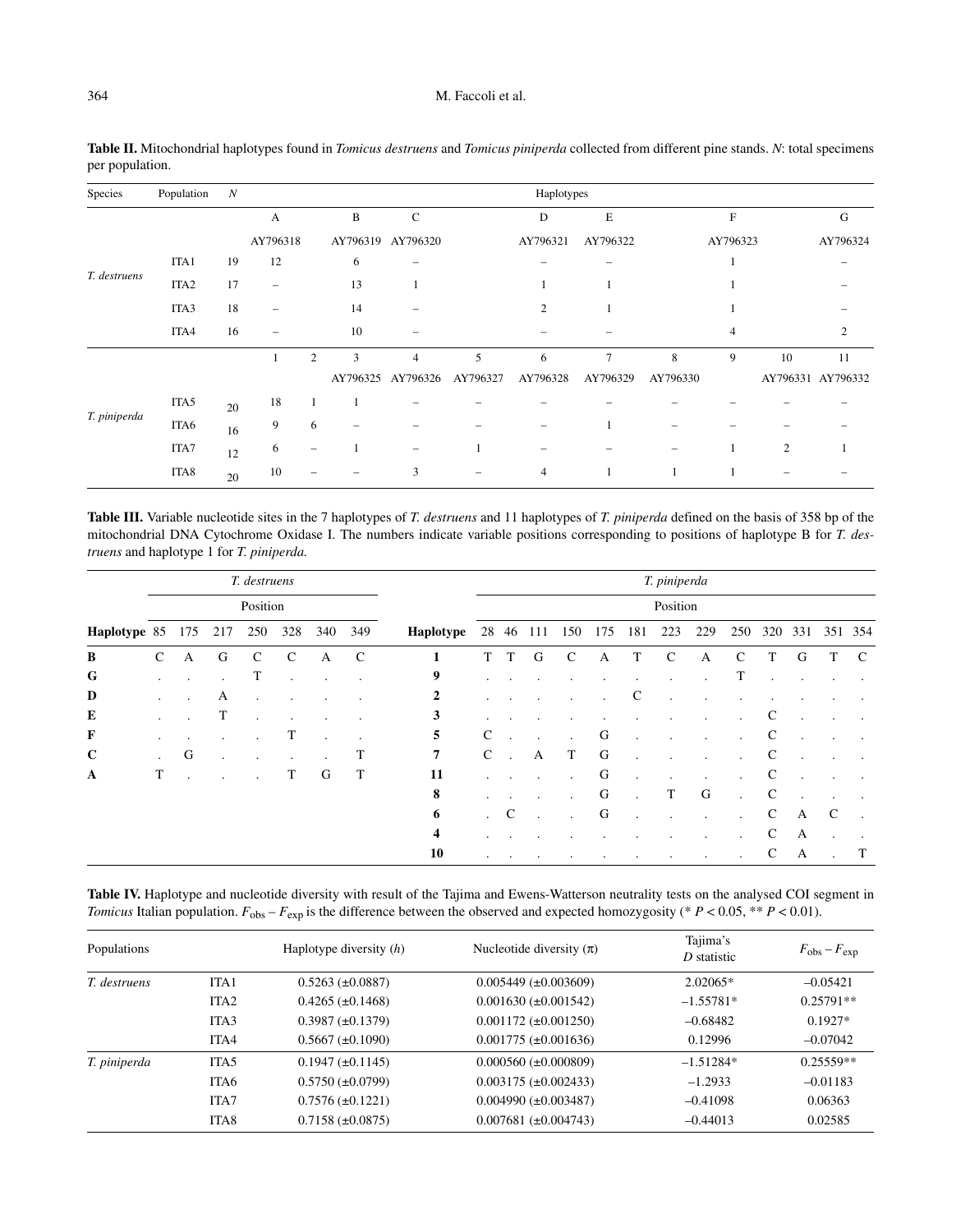

**Figure 2.** (a) Italian haplotype network of *T. destruens* based on 358bp. Each line represents a mutational step; small squares refer to missing or theoretical haplotypes. Circles represent haplotypes with size proportional to relative frequencies; sectors of different colours refer to absolute number of haplotype counts for each population. (b) Haplotype network based on mutational differences in the COI mtDNA sequences of *T. destruens* populations. Italian haplotypes are reported as bold letters, whereas haplotypes from GenBank are indicated by their accession numbers. The list below the figure reports the haplotypes of *T. destruens* deposited in GenBank and matching the Italian ones for the 185bp allowed by the overlapping. The sites in which haplotypes were found are indicated with the country abbreviation and the locality identification number (see Fig. 1). In addition, the nested clade analysis is reported: the clades are identified using a two numbers system with the first number referring to the nesting hierarchy and the second is the clade identification number. "0" means a missing or theoretical haplotype.

For *T. destruens* the Tajima's *D* value was lower than expected in two populations (ITA2 and ITA3), but statistical significance was reached only in ITA2 (Tab. IV). However, integrating the Tajima's test with the Ewens-Watterson test (*F* value), also the ITA3 population showed a homozygosity degree significantly higher than in expected neutrality conditions (Tab. IV). *D* value was significantly higher than expected only for the ITA1 population (Tab. IV). Both tests indicated that ITA4 was in equilibrium (*F* and *D* value close to zero).

Concerning *T. piniperda* all populations show Tajima's *D* values lower than expected, but only the ITA5 population shows statistical significance (Tab. IV). In addition the population ITA6 seems to be in equilibrium having both *F* and *D* value close to zero.

The haplotypes B and F of *T. destruens* were the most common. The haplotype A was the most differentiated from the haplotypes B and F (three and four mutational steps respectively) (Fig. 2a). The haplotype G was occurring only in the southern population of *T. destruens* living on *Pinus halepensis*. Haplotypes C, D and E were found only in central Italy. The analysis of European sequences showed that the haplotypes B and F were the most common found in populations of *T. destruens* sampled in western Mediterranean basin (Italy, France

and Spain) (Fig. 2b). The haplotype A was similar to a haplotype found in Greece (accession number AF356552) (Fig. 2b), suggesting its probable eastern origin. The comparison with sequences deposited in GenBank showed that the haplotype G was already found in France on the same host tree [15]. Finally, the haplotypes C and E were found only in Italy. Other four private haplotypes occurred in continental France and Spain (Fig. 2b).

The nested clade design included 11 haplotypes across two nesting levels (Fig. 2b). At the total cladogram level the analysis showed that there was a restricted gene flow excepted for the clade 1-4, which includes the haplotype A occurring only in North Italy and Greece, showing a long-distance dispersal (Fig. 2b).

In *T. piniperda,* the haplotype 1 was the most common, whereas the other haplotypes occurred in very few individuals (Fig. 3 and Tab. IIb). The populations sampled at the southern edge of host's range (ITA5 and ITA6) were much less heterogeneous than populations collected within the range (ITA7 and ITA8), which shared most of the rare haplotypes. On a wider scale, Italian haplotypes 1, 2 and 9 occurred also in Europe, in particular as fragments of haplotypes I, II, VII for 1, IV for 2, and VIII, IX for 9 [24]. The other eight haplotypes were found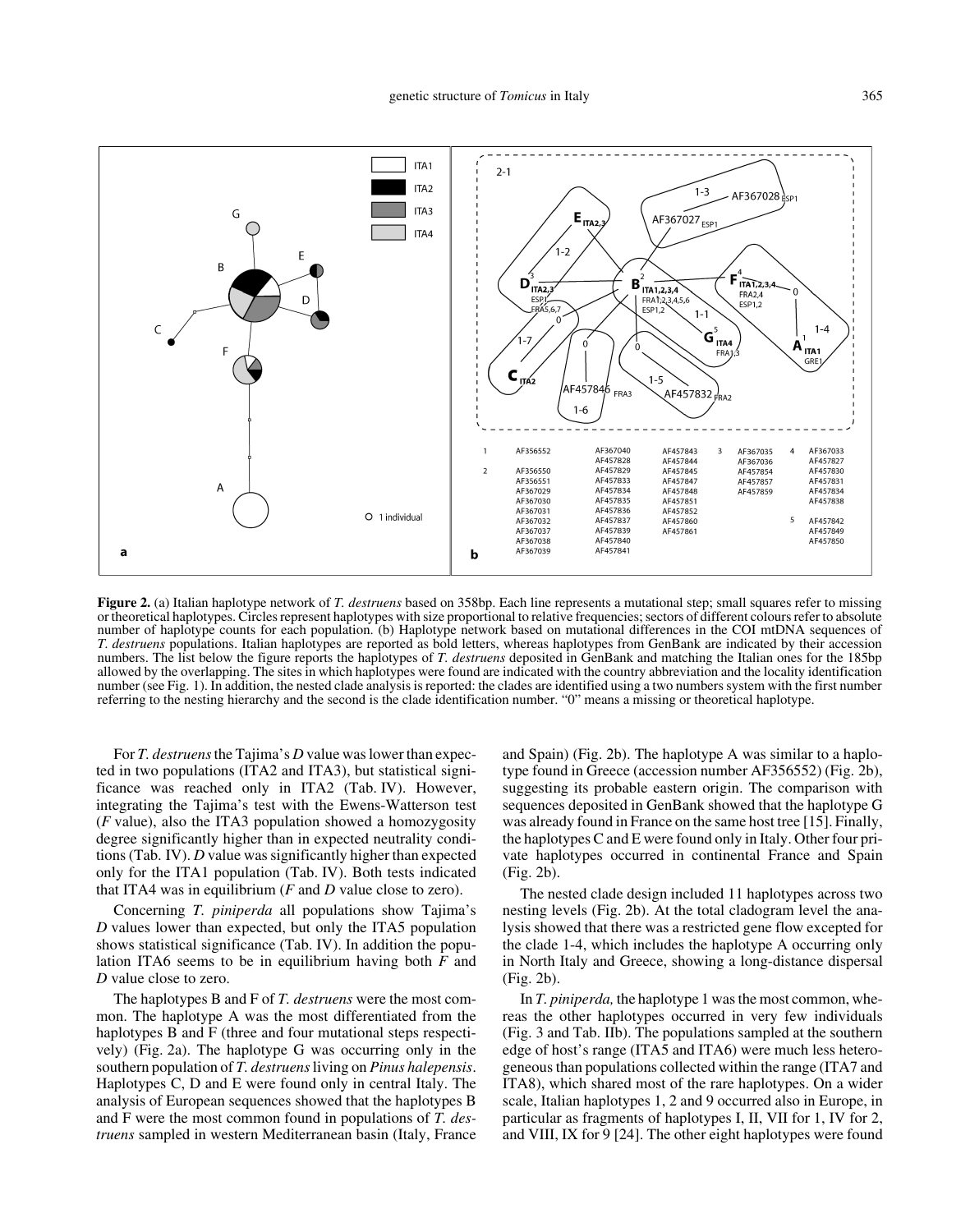

**Figure 3.** Italian haplotype network of *T. piniperda* based on 358 bp (for figure explanation see Fig. 2).

only in Italy. The nested clade analysis gave as result an inconclusive outcome, showing a low phylogeographic structure for *T. piniperda*.

#### **4. DISCUSSION**

In this paper we show that the two sibling species of pine shoot beetle, *Tomicus destruens* and *Tomicus piniperda*, differ strongly in relation to the genetic structure of their populations in Italy as well as in Europe. *T. destruens* is characterized by a strong phylogeographic structure, whereas this was not observed for *T. piniperda*. As *T. destruens* has been shown to be associated exclusively with Mediterranean pine species [21], the high fragmentation of the hosts range seems to be the most likely factor explaining the separation of the populations. Conversely, the continuous range of the main host of *T. piniperda* (*P. sylvestris*), and the possibility for this species to colonize other hosts and even Mediterranean pines [11, 15], appear to be the main reason for the lack of genetic structure [24], in spite of the very numerous private haplotypes found in Italy as well as in other regions.

In this study *Tomicus destruens* and *T. piniperda* were not found to be sympatric, not even in the transition areas from coastal to alpine stands, such as in ITA1 and ITA5 populations. *T. destruens* was found only on Mediterranean pine species

(*Pinus pinea*, *P. pinaster* and *P. halepensis*), whereas *Tomicus piniperda* was collected only from continental pine species such as *P. nigra* and *P. sylvestris*. The phylogeographic analysis of *T. destruens* shows that the populations of France, Italy and Spain are well structured, having their own haplotypes. However, it was possible to verify that some Italian haplotypes were already found in Europe. In particular, the haplotypes B and F were the most common haplotypes found in all the investigated Italian populations, as well as in many French and Spanish populations [11, 15, 16], suggesting their older origin. Besides, the haplotype G found in insects sampled from *Pinus halepensis* (ITA4), was found also in France from the same host tree [15], indicating a possible differentiation in relation to this host or its habitat, which is typical of warm and dry Mediterranean areas.

The genetic structure of the northern population (ITA1) is quite different from those of the other investigated populations (Fig. 2b). The haplotype A was the only found in four specimens of a Greek population [16], suggesting a Balkan origin of the ITA1 population. In fact, this population originates from a coastal plantation of Mediterranean pines about 50 years old, belonging to a system of plantations created to protect the Adriatic coasts since the Roman time, about 2000 years ago [8]. It appears that part of *Tomicus* population probably came from the eastern coast of Adriatic sea (haplotype A), whereas a part came from the south-western Adriatic coast, through the coastal system of pine plantations (haplotypes B and F). In this respect, the ITA1 population seems to occur in a contact area between western and eastern parts of Mediterranean basin. This hypothesis is confirmed by the high *D* value (Tab. IV), which is usually expected either from populations affected by strong immigration or divided in sub-populations having a high number of haplotypes and a heterogeneous genetic pool [30].

Finally, the haplotypes C and E (from ITA2 and ITA3) seem to be characteristic of central Italy. In this respect, the results obtained with Tajima's test and the Ewens-Watterson test for the ITA2 and ITA3 populations (Tab. IV) can be expected in populations having had either a bottleneck [32] or a rapid growth from a fewer number of individuals [30], as already suggested by Kerdelhué et al. [15]. However, populations from central and southern Italy share most haplotypes with French populations [15], to which they are connected through the continuous distribution of pine stands along the coast.

The analysis of new populations from the eastern Mediterranean and northern Africa could shed more light on the genetic structure of *T. destruens*, as well as the analysis of populations established in artificial plantations of pines along the Mediterranean coasts could provide useful information on the insect dispersal and associated gene flow.

Concerning *T. piniperda*, the high number of haplotypes (11) found in the Italian populations can be explained by the fact that many individuals were analysed for each population, increasing the probability to find new haplotypes. Another possible explanation of the high number of isolated haplotypes (8 out of 11) can be found in the role played by the Alps during the last glaciation, as they were a refuge area for many European insect populations forced to move southward, looking for more suitable climatic conditions [14]. This migration had therefore increased the genetic pool of *T. piniperda* in Italy, as it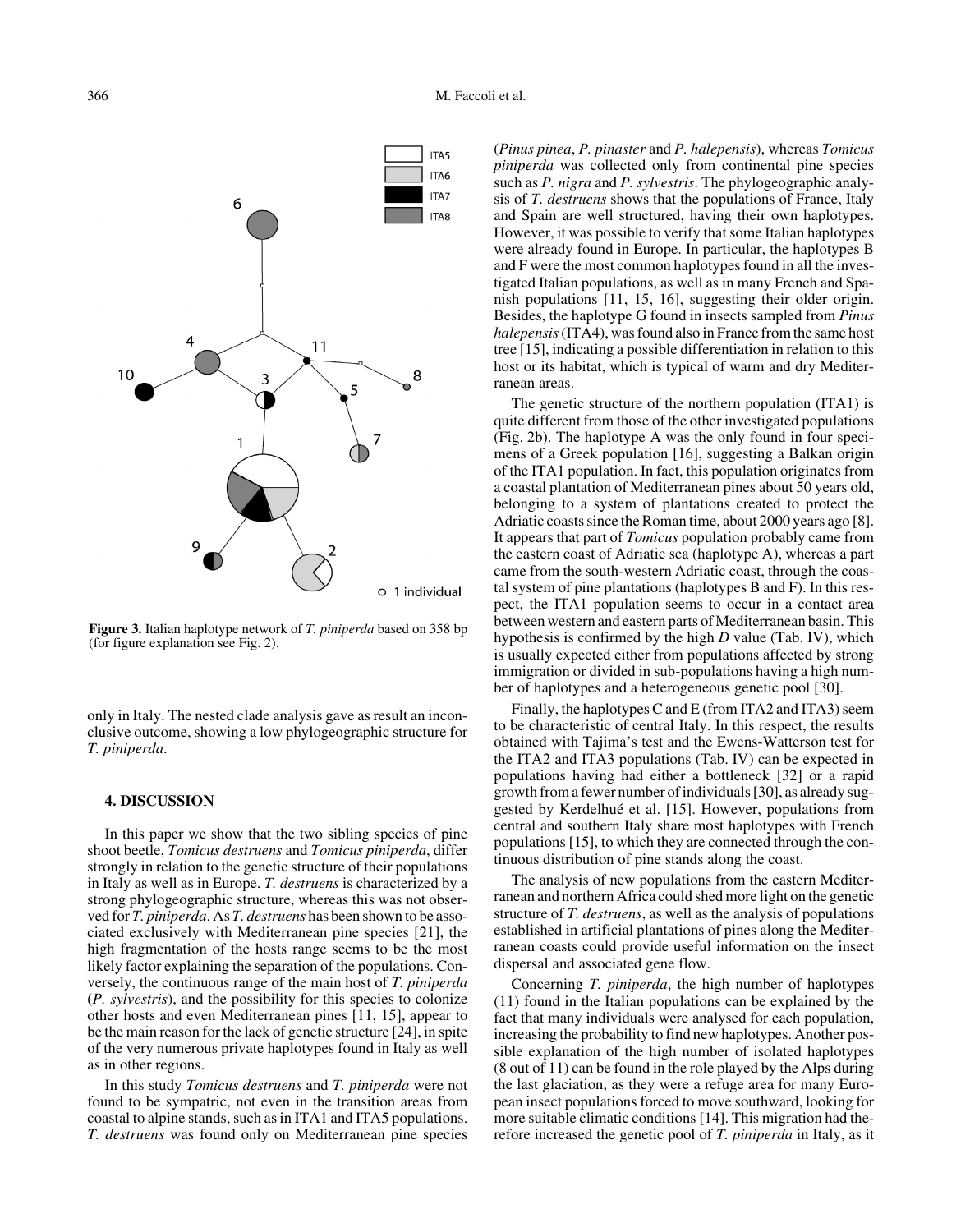has been observed also for the spruce bark beetle *Ips typographus*, which also has a large Palaearctic diffusion [31]. Similar considerations were reported by Ritzerow et al. [24], who suggest the high polymorphism of *T. piniperda* as due to the existence of several distinct refugial areas during the last ice age. A fragmentation and prolonged genetic isolation of European populations during the last glacial period could have led to the origin of new haplotypes. The same authors identify the area of Southern France, the Iberian Peninsula and the area south of S. Petersburg as refugial areas. Based on our results, it seems that Italy could have been a refuge area as well. The available data did not allow to delineate a clear geographic characterisation of *T. piniperda* populations, as shown by Ritzerow et al. [24]. This can be explained by both the lower number of bp used in our analysis and by the addition of the new Italian haplotypes. The only consideration deals with the haplotypes 1 and 2, which are the most common in Europe and probably the most ancient haplotypes of the taxon.

Little information exists about the migration routes of most *T. piniperda* haplotypes. It has been suggested that a parallel evolution occurred between *T. piniperda* and its main host, *P. sylvestris*, which has a very large and continuous distribution covering all Europe and Asia [9, 24]. That gives to the insect the possibility to move along both east-west and north-south directions. In addition, we suggest that the increase of the international trade of pine wood is responsible of insect movement among countries and even continents. In this concern, Ritzerow et al. [24] reported that the populations of *T. piniperda* found in North America were introduced from Europe, based on haplotype identity. Following the previous considerations, the low genetic structure of *T. piniperda* seems to be due to both the large and continuous range of its main host and to the intensive trade of timber among different countries, which led to a general mixing of haplotypes coming from different populations.

**Acknowledgements:** The work has been supported by a grant MIUR-PRIN 2001 to L. Masutti. The authors are very grateful to Diego Gallego, Christian Stauffer and two anonymous reviewers for the critical revision of the manuscript and for their precious advise. A special thank to Tomaso Patarnello and Lorenzo Zane for the use of laboratories and facilities.

#### **REFERENCES**

- [1] Arbogast B.S., Kenagy G.J., Comparative phylogeography as an integrative approach to historical biogeography, J. Biogeogr. 28  $(2001)$  819–825.
- [2] Avise J.C., Phylogeography: the history and formation of species, Harvard University Press, Cambridge, MA, USA, 2000.
- [3] Balachowsky A., Faune de France: Coléoptères Scolytides, Faune de France, 50, Libraire de la Faculté des Sciences, Paris, 1949.
- [4] Carle P., Problèmes posés par les ravageurs xylophages des conifères en forêt méditerranéenne, Rev. For. Fr. 27 (1975) 283–296.
- [5] Chararas C., Étude biologique des scolytides des conifères, Enc. Ent. 37, Lechevalier, Paris, 1962.
- [6] Clark A.G., Neutrality tests of highly polymorphic restriction-fragment-length polymorphisms, Am. J. Hum. Genet. 41 (1987) 948– 956.
- [7] Critchfield W.B., Little E.L. Jr., Geographic distribution of the pines of the World. USDA, For. Serv. Misc. Publ., 1966.
- [8] Del Favero R., De Mas G., Ferrari C., Gerdol R., Lasen C., Masutti L., De Battisti R., Paiero P., Colpi C., Urso T., Zanotto S., Le pinete litorali nel Veneto, Regione del Veneto, Multigraf (VE), 1989.
- [9] Duan Y., Kerdelhué C., Ye H., Lieutier F., Genetic study of the forest pest *Tomicus piniperda* (Col., Scolytinae) in Yunnan province (China) compared to Europe: new insights for the systematics and evolution of the genus *Tomicus*, Heredity 93 (2004) 416–422.
- [10] Ewens W.J., The sampling theory of selectively neutral alleles, Theor. Popul. Biol. 3  $(1972)$  87–112.
- [11] Gallego D., Galian J., The internal transcribed spacers (ITS1 and ITS2) of the rDNA differentiates the bark beetle forest pests *Tomicus destruens* and *T. piniperda*, Insect Mol. Biol. 10 (2001) 415– 420.
- [12] Gil L., Pajares J.A., Los escolitidos de las coniferas en la Peninsula Iberica, Publicaciones del Ministerio de Agricultura, Pesca y Alimentacion – Secretaria General Tecnica, Madrid, 1986.
- [13] Haack R.A., Kucera D., New introduction Common pine shoot beetle, *Tomicus piniperda* (L.), USDA For. Serv., north-eastern area, pest alert, NA-TP-05-93, 1993.
- [14] Hewitt G., The genetic legacy of the Quaternary ice ages, Nature 405 (2000) 907–913.
- [15] Kerdelhué C., Roux-Morabito G., Forichon J., Chambon J.-M., Robert A., Lieutier F., Population genetic structure of *Tomicus piniperda* (Curculionidae: Scolytinae) on different pine species and validation of *T. destruens* (Woll.), Mol. Ecol. 11 (2002) 483–494.
- [16] Kohlmayr B., Riegler M., Wegensteiner R., Stauffer C., Morphological and genetic identification of the three pine pests of the genus *Tomicus* (Coleoptera, Scolytidae) in Europe, Agric. For. Entomol. 4 (2002) 151–157.
- [17] Kumar S., Tamura K., Jakobsen I.B., Nei M., MEGA 2.1, Molecular Evolutionary Genetics Analysis Software, Bioinformatics, 2001.
- [18] Lekander B., On *Blastophagus destruens* Woll. and a description of its larva (Col. Scolytidae), Entomol. Tidskr. 92 (1971) 271–276.
- [19] Masutti L., Pinete dei litorali e *Blastophagus piniperda* L. Una difficile convivenza, Monti e Boschi 3 (1969) 15–27.
- [20] Patwary M.U., Kenchington E.L., Bird C.J., Zouros E., The use of random amplyfied polymorphic DNA markers in genetic studies of the sea scallop *Plactopecten magellanicus* (Gmellin, 1791), J. Shell Res. 13 (1994) 547–553.
- [21] Pfeffer A., Zentral- und westpaläarktische Borken- und Kernkäfer (Coleoptera: Scolytidae, Platypodidae), Pro Entomologica, Naturhistorisches Museum Basel, 1995.
- [22] Posada D., Crandall K.A., Templeton A.R., GeoDis: a program for the cladistic nested analysis of the geographical distribution of genetic haplotypes, Mol. Ecol. 9 (2000) 487–488.
- [23] Postner M., Scolytidae Borkenkäfer, in: Schwenke W. (Ed.), Die Forstschädlinge Europas, Bd. 2, Käfer, Verlag Paul Parey, Hamburg und Berlin, 1974.
- [24] Ritzerow S., Konrad H., Stauffer C., Phylogeography of the Eurasian pine shoot beetle *Tomicus piniperda* (Coleoptera: Scolytidae), Eur. J. Entomol. 101 (2004) 13–19.
- [25] Russo G., Il blastofago del pino (*Blastophagus* (*Myelophilus*) *piniperda* L. var. *rubripennis* Reitter), R. Lab. Entomol. Agr., Fac. di Agraria di Portici 19 (1940) 1–13.
- [26] Russo G., Scolitidi del Pino del litorale toscano, Boll. Ist. Entomol. "G. Grandi", Univ. Bologna 15 (1946) 297–314.
- [27] Schedl K.E., Scolytidae, Platypodidae, in: Winkler A. (Ed.), Catalogus Coleopterorum Regionis Palaearctica, Wien, 1932, pp. 1632– 1647.